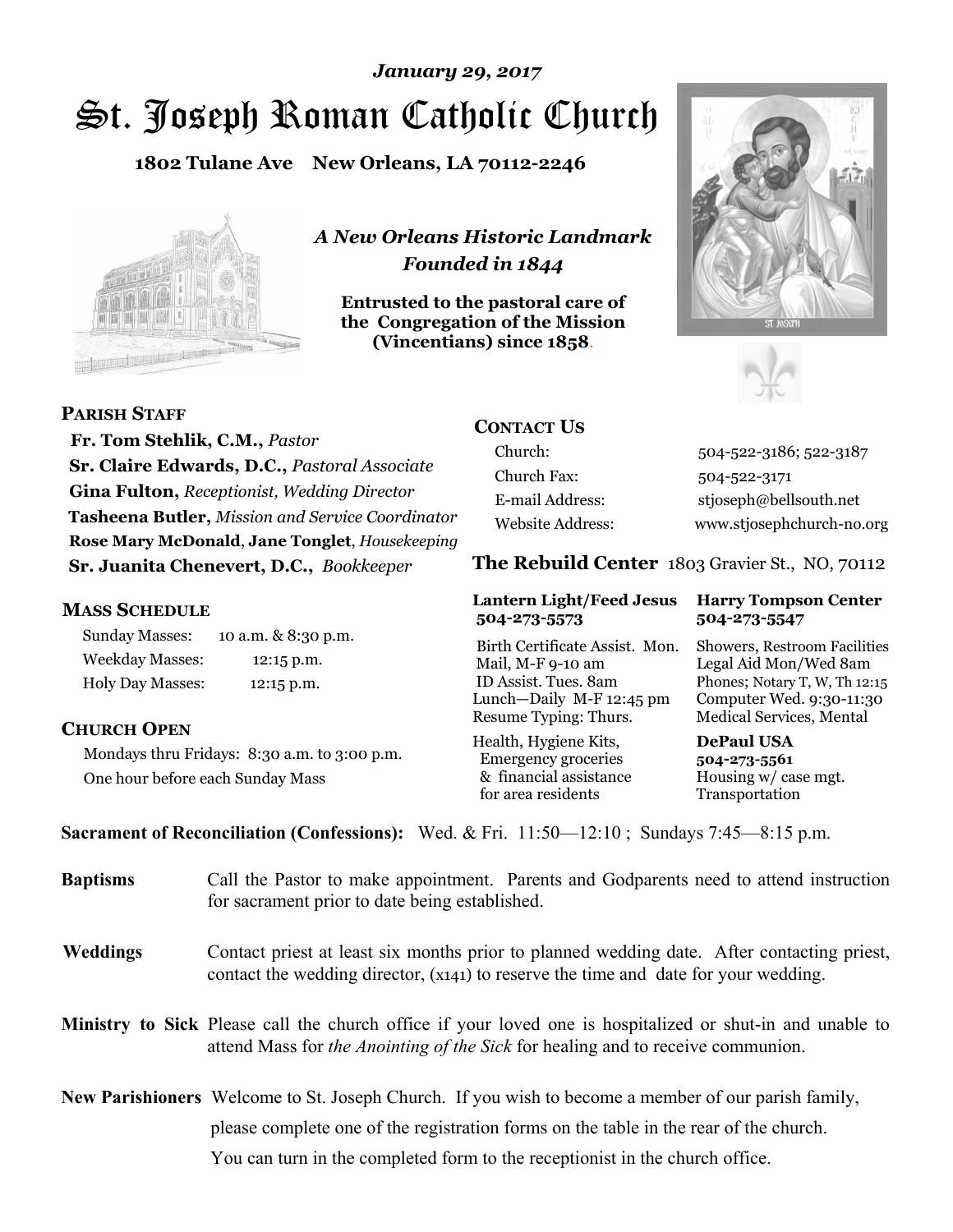# **Fourth Sunday in Ordinary Time** *January 29, 2017*



**10:00 am Wilbur Reuter (+); Gloria Richardson (+); Family/Friends of Daughters Charity Pam Lassalle (+)**

 **8:30 pm** *St. Joseph Parishioners and Benefactors*

| Monday, January 30, 2017-                        | <b>READINGS FOR THE WEEK</b>                      |
|--------------------------------------------------|---------------------------------------------------|
| 12:15 p.m. Craig Ford Family                     | Sunday, January 29 One in Faith #1044             |
| Tuesday, January 31, 2017-St. John Bosco         | Mon.: Heb 11:32-40; Ps 31:20-24; Mk 5:1-20        |
| 12:15 p.m. Jarius James                          | Tuesday: Heb 12:1-4; Ps 22:26-32; Mk 5:21-43      |
| Wednesday, February 1, 2017-                     | Wed: Heb 12:4-15; Ps 103:1-18; Mk 6:1-6           |
| 12:15 p.m. Isabel Servin                         | Thurs: 2 Tm 1:1-8 or Ti 1:1-5; Ps 96; Mk 4:21-35  |
| Thursday, February 2, 2017— Presentation of Lord | Fri.: Heb 13:1-8; Ps 27:1, 3, 5, 8b-9; Mk 6:14-29 |
| 12:15 pm Tod Hurley $(+)$                        | Sat.: Heb 13:15-21; Ps 23:1-6; Mk 6:30-34         |
| Friday, February 3, 2017-St. Blase               | Sunday: Is 58:7-10; Ps 112:4-9;                   |
| 12:15 pm Winston Falgout                         | 1 Cor 2:1-5; Mt 5:13-16                           |

#### **YOUR PRAYERS ARE ASKED FOR THE FOLLOWING PARISHIONERS AND THEIR FAMILY MEMBERS, WHO ARE IN NEED OF HEALING:**

Willie Arnaudville, Charlie Bassett, Stephan Borne, Susan Bassett Bowes, Raymond Berthelot, Anthony Blaise, Clarke Bordelon, Lawrence & Mamie Brown, John Caron, John Gebbia, Sylvia Daily-Powell, Lynda DeMaria, Ben Eble III, Terry Eggleston, Linda Elwood, Heather Faircloth, Winston Falgout, Frances Fiegler, LaDonna Finch, Fr. Lou Franz, CM, Mark Eiserloh, Warren Fraught, Sarah Hollier-Watkins, Shelia Jones, Bennett Joseph , Jr. , Tory Kelly, Landy Lanza, Allen Maldonado, Sara Marino, Priscilla Martin, Karen McCoy, Mike Mullin, Donna Moore, Regina Pichoff, Mark Raymond, Tina Roderfeld, Pippy Sanders, Mel & Gaspar Schiro, Charlie & Joanne Slocum, Jane Tonglet, Isaac Thomas, George Tripkovich, Marion Vaughn, Juanita Ware, Darrell Walker, Fr. George Weber, CM, Warren Webster, Lynn Williams, and Mary Willis, Mike Yazbeck.

#### **SANCTUARY CANDLE AND MASS INTENTIONS**

The Sanctuary Candle is burning this week to pray for **Edward Nicholson.** If you would like to reserve a date to burn the Candle in memory of someone or for a special intention, please call the church office (522-3186). The Sanctuary Candle offering is \$15 for two weeks. The offering for Mass intentions is \$5.00 per Mass.

## **Pope Francis 50th World Day of Peace January 1, 2017**

On this occasion, I would like to reflect on *nonviolence* as a style of politics for peace. I ask God to help all of us to cultivate nonviolence in our most personal thoughts and values. May charity and nonviolence govern how we treat each other as individuals, within society and in international life. When victims of violence are able to resist the temptation to retaliate, they become the most credible promoters of nonviolent peacemaking. In the most local situations and in the international order, may nonviolence become the hallmark of our decisions, relationships and actions, and indeed of political life in all its forms... Violence is not the cure for our broken world. Countering violence with violence leads at best to forced migrations and enormous suffering, because vast amounts of resources are diverted to military ends and away from the everyday needs of young people, families experiencing hardship, the elderly, the infirm and the great majority of people in our world. At worst, it can lead to the death, physical and spiritual, of many people, if not of all.

The Jubilee of Mercy encouraged each one of us to look deeply within and to allow God's mercy to enter there. It taught us to realize how many and diverse are the persons and social groups treated with indifference and subjected to injustice and violence. They too are part of our "family"; they too are our brothers and sisters. The politics of nonviolence has to begin in the home and then spread to the entire human family. "Saint Therese invites us to practise the little way of love: a kind word, a smile or any gesture which sows peace and friendship. An integral ecology is also made up of simple daily gestures that break with the logic of violence, exploitation and selfishness".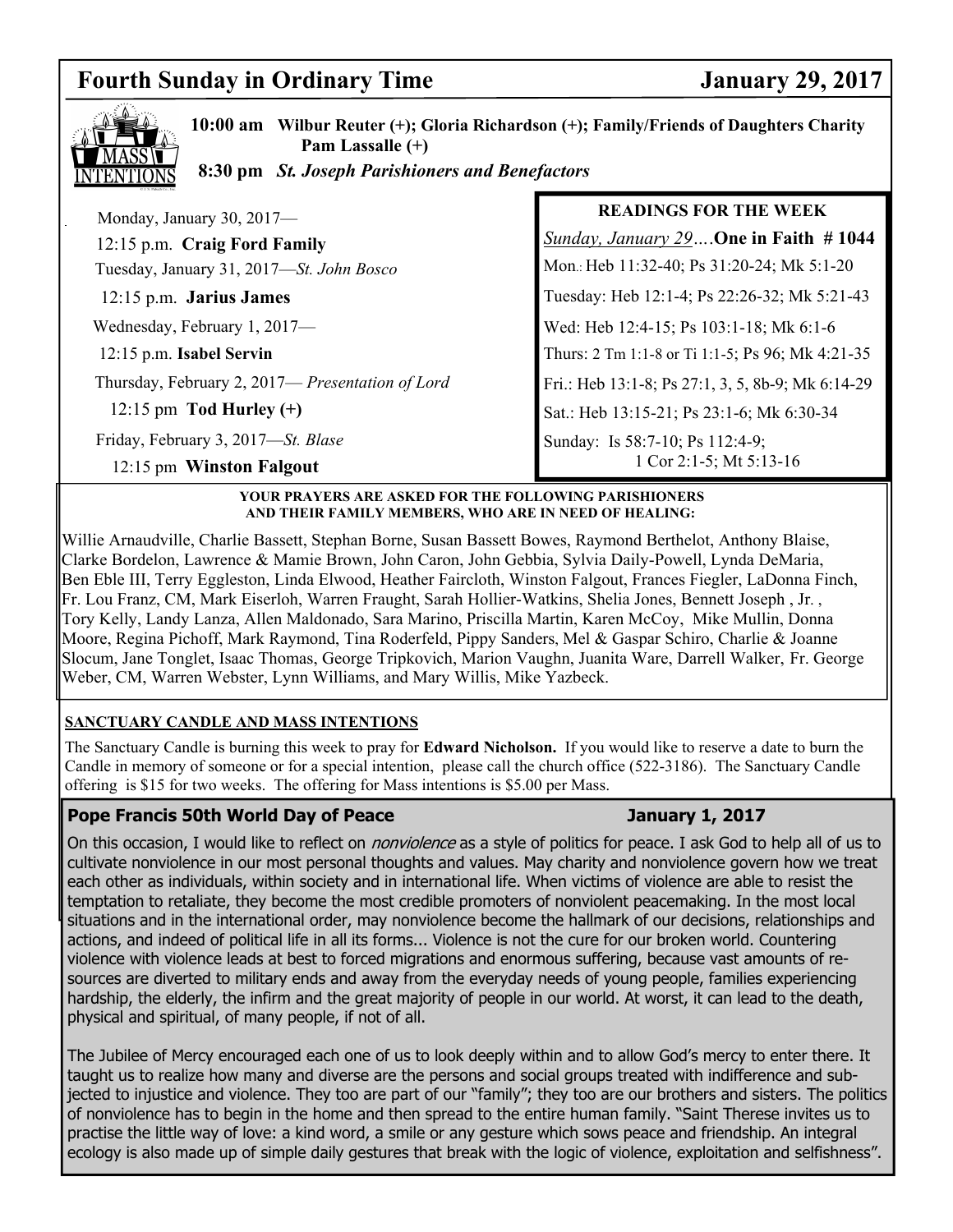#### **Rejoice and be Glad; your reward will be great in heaven! Mt. 5:12**

| <b>PARISH CALENDAR</b><br>Jan 29 Sunday Children's Liturgy (10 am and 8:30 pm) | <b>TREASURE &amp; STEWARDSHIP</b>   |  |
|--------------------------------------------------------------------------------|-------------------------------------|--|
| Jan. 29 Sunday. Second Collection for Catholic Schools                         | Sunday, January 22, 2017 \$4,475.00 |  |
| Feb 06 Monday St. Joseph Altar Meeting 6:30 pm                                 | Thank you for your generosity       |  |

**St. Joseph Altar** Next Sunday, February 5, we will begin to solicit donations for the 2017 St. Joseph Altar. This beautiful tradition and devotion is a way of thanking our patron for his prayers and help in providing for "our daily bread." The altar is made up entirely of thanksgiving donations that represent all of our members. The sharing of the meal on his feast day (this year Monday, March 20) and the distributing of food to those in need from the altar is a sign of our appreciation, unity and love for one another. God bless you!

**February 10, Friday** The Vietnamese New Year Festival Opening Ceremony at Mary Queen of Vietnam Church will be celebrated on Friday, February 10, 2017, at 6:30 PM, 5069 Willowbrook Drive, New Orleans, LA .



# **Pope Francis'** *February* **Intentions**

That all those who are afflicted, especially the poor, refugees, and marginalized, may find welcome and comfort in our communities.

## **Pray for Those who are preparing:**

**to enter the Church:** Jeff , Kelsey, Jennifer, Will, Gregory, Neomi, Cathleen, Terry, Joshua; Jorge

**For First Communion:** Devontae, Hunter, Isaac, Jay, Jennifer, Lachyna, Lucy, Kennedy, Micah, Silas, and Tayla.

#### **TODAY'S READINGS**

**First Reading** — You humble of the land, seek justice and humility, and the Lord will be your protection (Zeph 2:3; 3:12-13). **Psalm** — Blessed are the poor in spirit; the kingdom of heaven is theirs! (Psalm 146).

**Second Reading** — God chose the weak of the world, those who count for nothing, so that whoever boasts should boast in the Lord (1 Corinthians 1:26-31).

**Gospel** — Jesus taught from the mountain: Blessed are the poor in spirit (Matthew 5:1-12a).

## **THE CHOSEN REMNANT**

 Zephaniah is one of the least-known of the Old Testament prophets. He speaks in today's first reading of impending judgment. But the Lord will leave a "remnant" in Israel. This image of a remnant, or remainder, was to become vital to both Judaism and Christianity.

 Paul's letter to Corinth makes obvious his deep concern for the Christians there. They are too self-confident, he says, too sure of themselves. He admonishes them to remember that Christ has given them all they have.

 Today's Gospel comprises the opening of Jesus' "Great Sermon." As God gave Moses the law on Sinai, so now Jesus gathers his disciples on a hillside to teach them the new law. Each of these Beatitudes contrasts the humiliation of the present with the glory of the future: poverty vs. the riches of God's kingdom, hunger for holiness vs. fulfillment in the Spirit, persecution vs. the reign of God. Jesus is here speaking to God's chosen "remnant."

#### **CHARTER FOR THE PROTECTION OF CHILDREN AND YOUNG PEOPLE**

In response to the Charter for the Protection of Children and Young People from the United States Conference of Catholic Bishops, the Archdiocese of New Orleans continues to make the Hot Line available for anyone who has been hurt or sexually abused by anyone who works for the Church. The Hot Line continues to be available; the number is (504) 522-5019. In continuing our commitment to support and to heal, we invite and encourage individuals who have been hurt or sexually abused recently or in the past by clergy, religious or other employees of the Archdiocese to call our Hot Line. The Hot Line is available 24 hours a day and your message will be received confidentially by a trained mental health professional. In addition, anyone can make a direct call during regular business hours to the Vic-